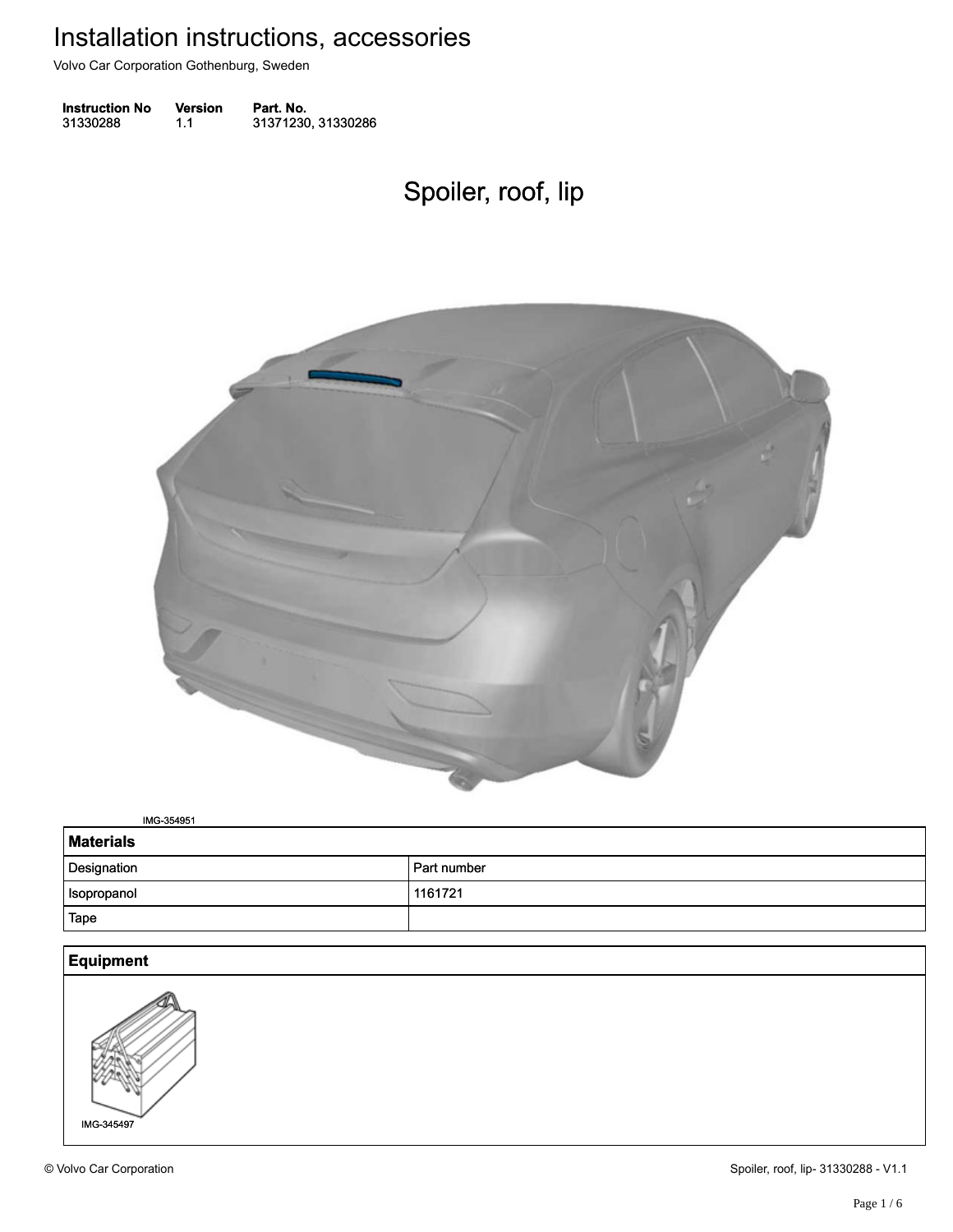Volvo Car Corporation Gothenburg, Sweden



IMG-356846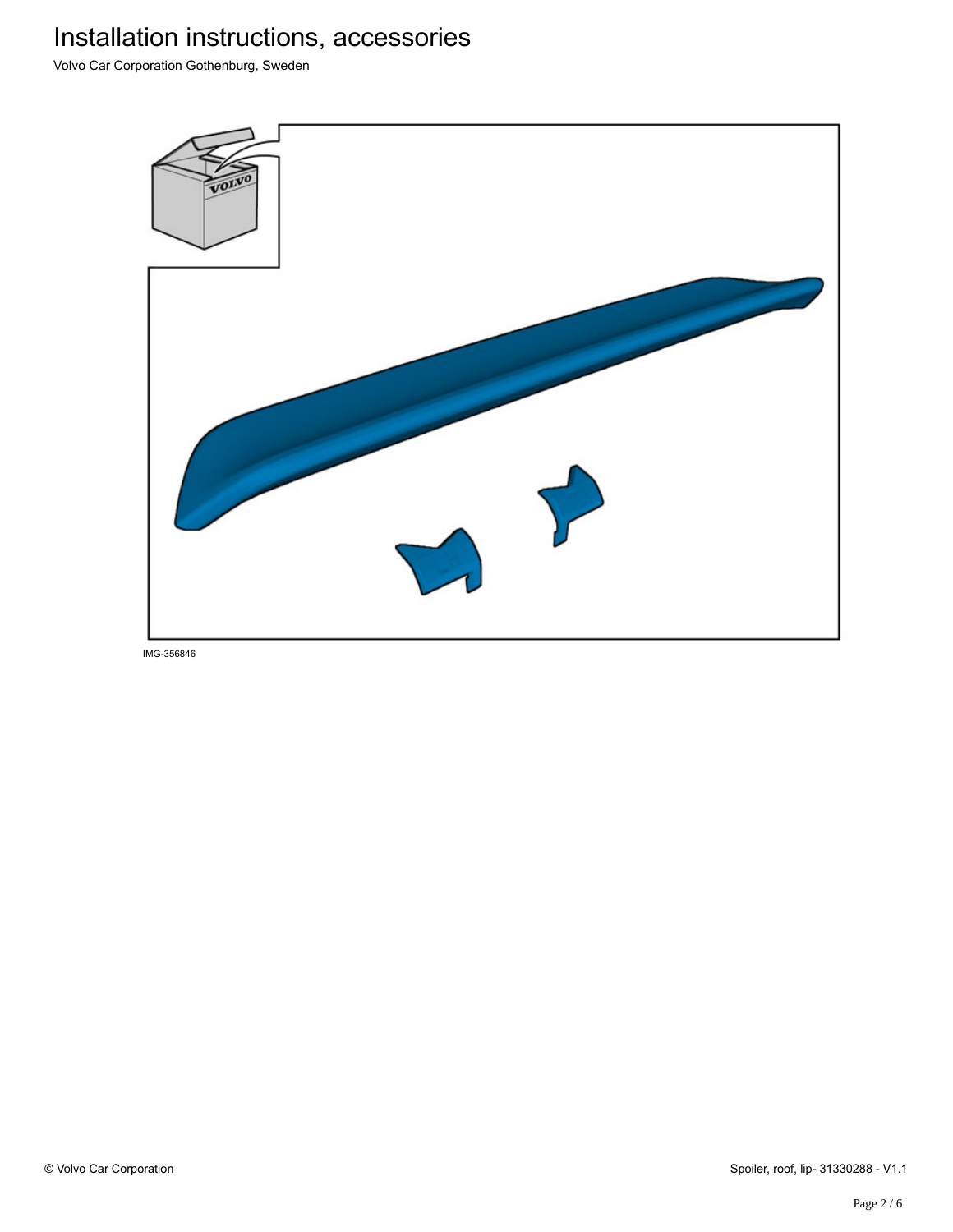Volvo Car Corporation Gothenburg, Sweden

|            | Information                                                                                                                                  |
|------------|----------------------------------------------------------------------------------------------------------------------------------------------|
| 1          | Read through all of the instructions before starting installation.                                                                           |
|            | Notifications and warning texts are for your safety and to<br>minimise the risk of something breaking during installation.                   |
|            | Ensure that all tools stated in the instructions are available<br>before starting installation.                                              |
|            | Certain steps in the instructions are only presented in the form of<br>images. Explanatory text is also given for more complicated<br>steps. |
|            | In the event of any problems with the instructions or the<br>accessory, contact your local Volvo dealer.                                     |
|            | <b>Conditions</b>                                                                                                                            |
| 2          | When installing, the car must retain a temperature of 20 degrees<br>C.                                                                       |
|            | After installation, the car must not be driven for 2 hours                                                                                   |
|            | After installation, the car must not be washed for 48 hours                                                                                  |
|            | <b>Color symbols</b>                                                                                                                         |
| 3          | Note!<br>This colour chart displays (in colour print and electronic<br>version) the importance of the different colours used in the          |
| 5<br>3     | images of the method steps.                                                                                                                  |
|            | 1. Used for focused component, the component with<br>which you will do something.                                                            |
| 6          | 2. Used as extra colors when you need to show or<br>differentiate additional parts.                                                          |
|            | 3. Used for attachments that are to be removed/installed.<br>May be screws, clips, connectors, etc.                                          |
|            | 4. Used when the component is not fully removed from<br>the vehicle but only hung to the side.                                               |
|            | 5. Used for standard tools and special tools.                                                                                                |
| IMG-363036 | 6. Used as background color for vehicle components.                                                                                          |
|            |                                                                                                                                              |
|            | Removal                                                                                                                                      |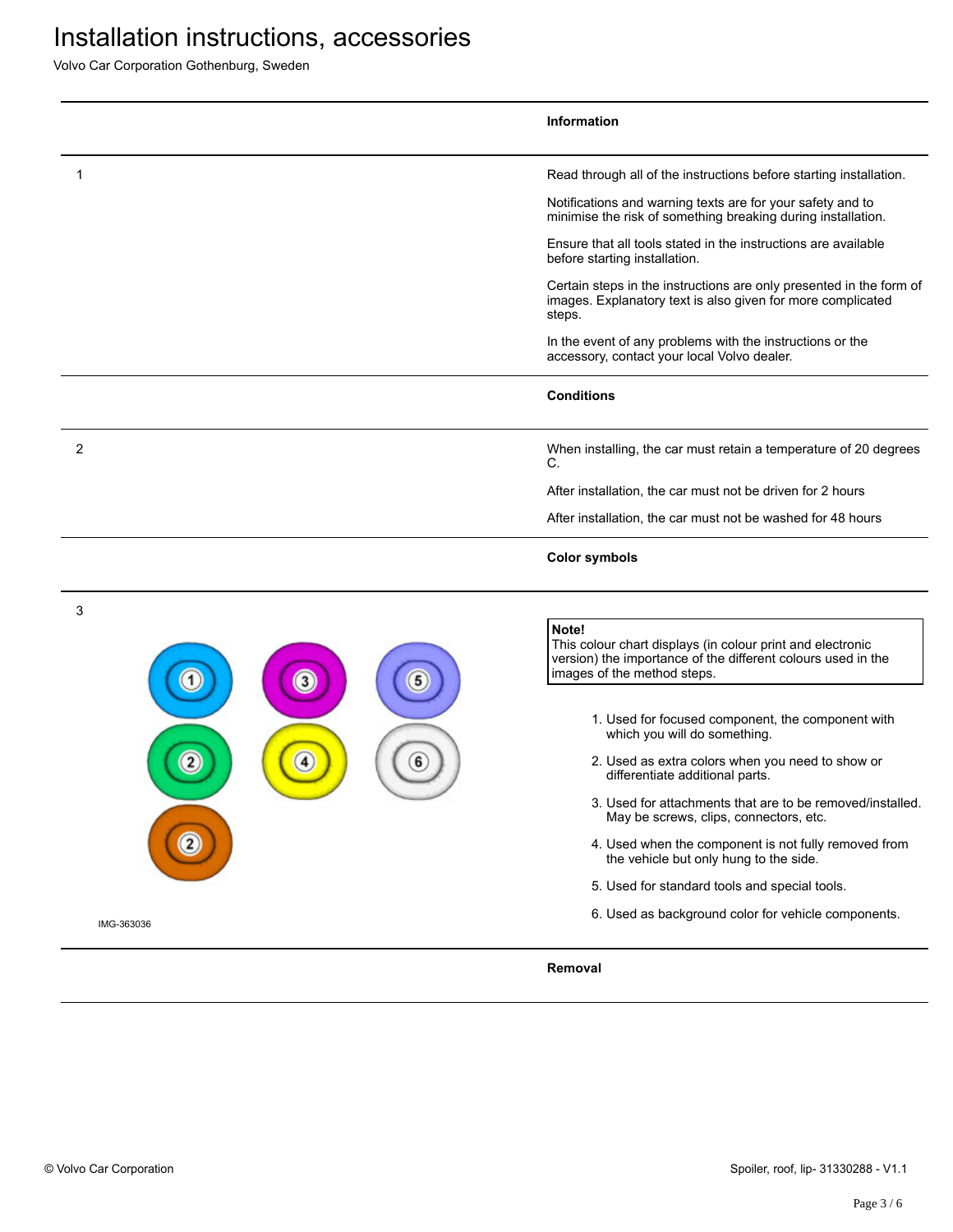Volvo Car Corporation Gothenburg, Sweden

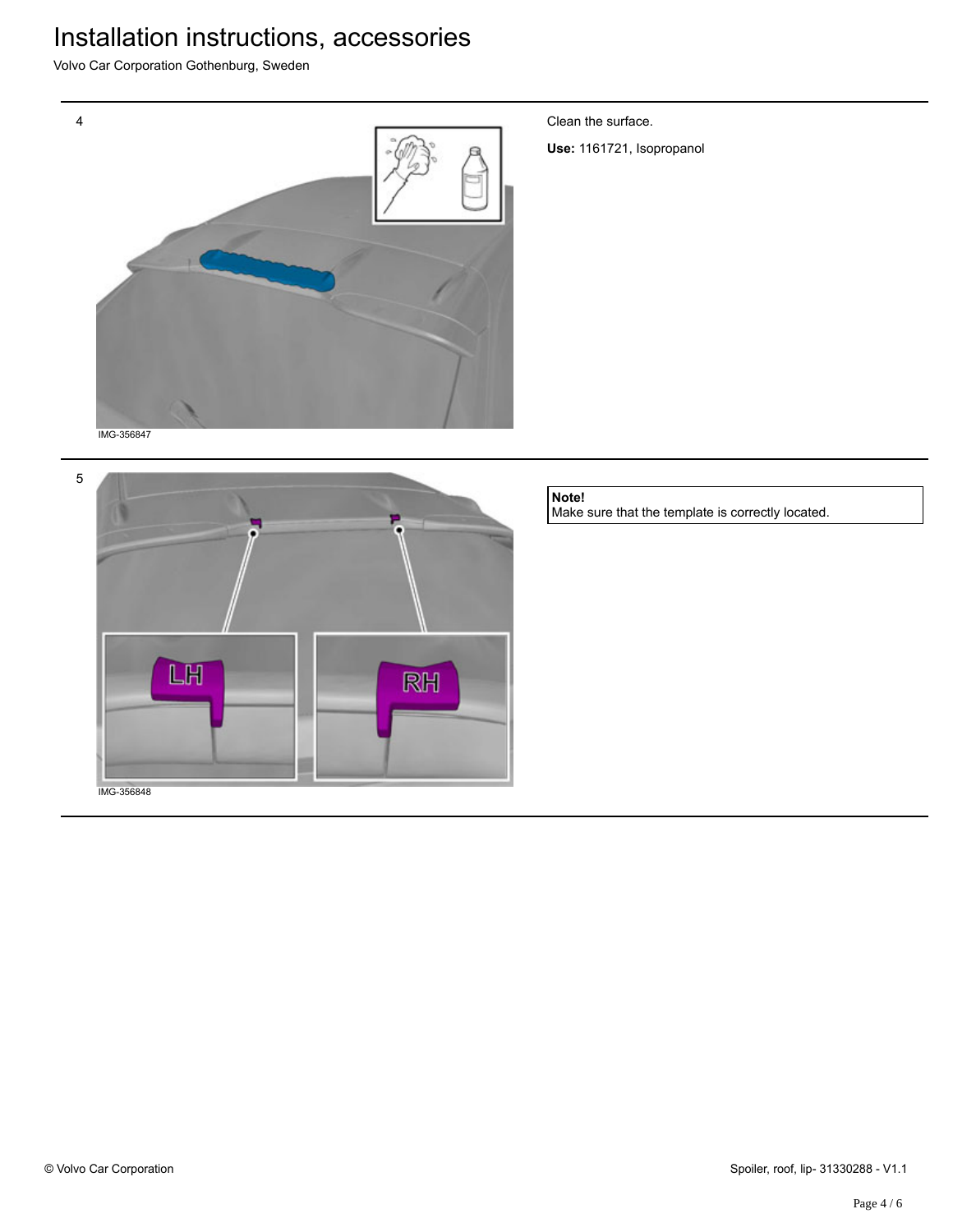Volvo Car Corporation Gothenburg, Sweden





**Use:** , Tape

**Use:** , Tape